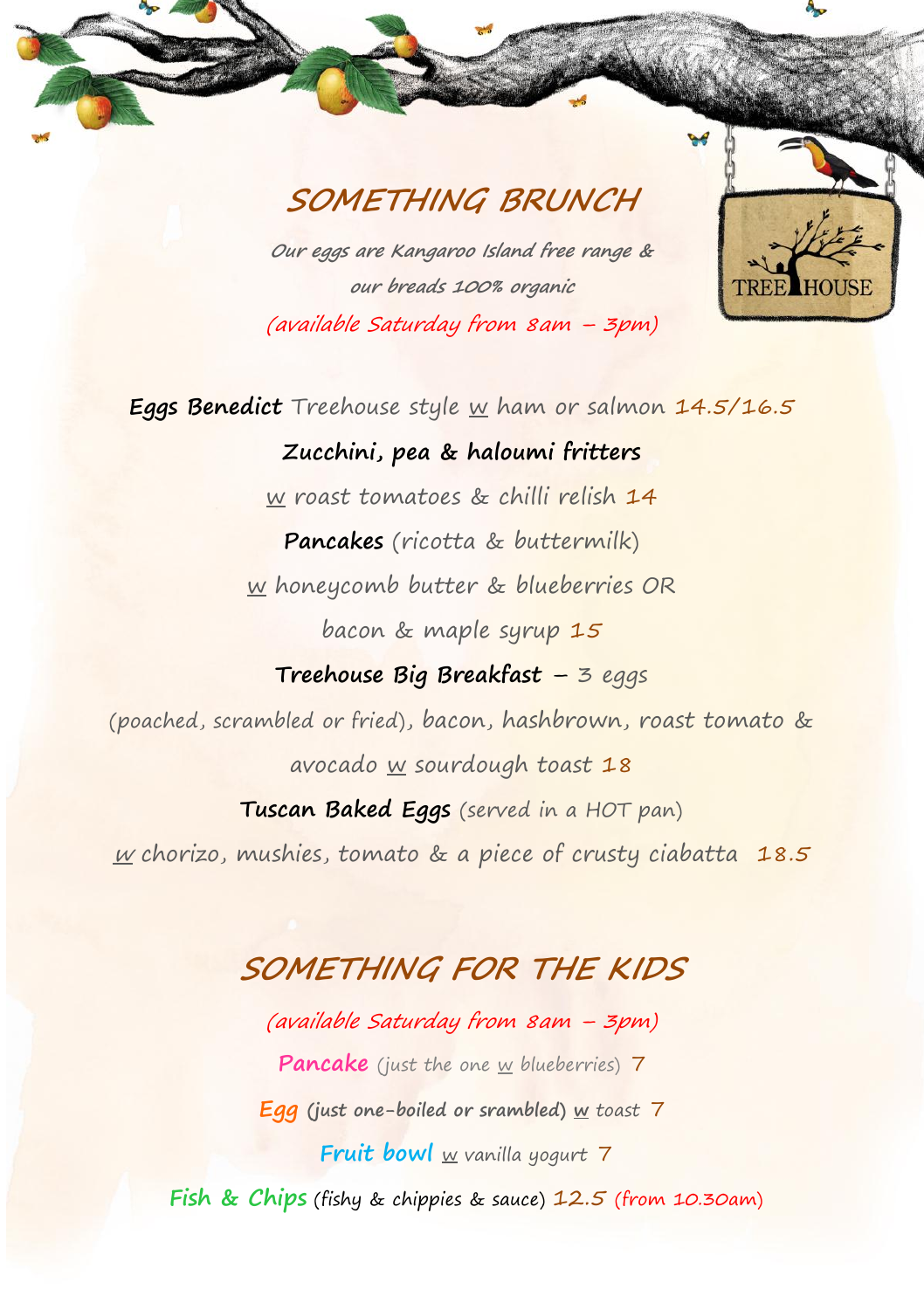## **SOMETHING LIGHT**

(available Saturday 8am – 3pm) **Toast** w your choice of condiment 5 (All sourdough breads – white, grain or rye)



Gluten-free or Spicy cherry fruit toast, Banana, Pear'n'Berry

or Mango'n'Coconut breads 6 (loaves subject to change check w waitstaff for daily selection)

**Avocado slices** on toasted sourdough 9.5

#### 2 **Eggs** cooked to your liking

w sourdough toast (poached, scrambled or fried) 10

**Seasonal fruit plate** w vanilla yoghurt, pepita nut & prunes11

**Bircher Muesli** - Lain's famous house made recipe, made with

love & topped w seasonal fruit medley & warm berries 11.5

(great warm! – ask your waiter for this option)

**BLAT**(bacon,lettuce,tomato,avo&aioli) on **t**oasted turkish 12.5

Condiments– honey, berry jam, marmalade,

vegemite, peanut butter or nutella

Extras- housemade baked beans 2.5, avocado 2.5, mushies 2.5, toast 2.5, ricotta 2.5, tomato 2.5, egg 3, hollandaise 3, hashbrown 3.5, haloumi 3.5, bacon 3.5, maple syrup 3.5, smoked salmon 4

Please see our display for slices & sweet treats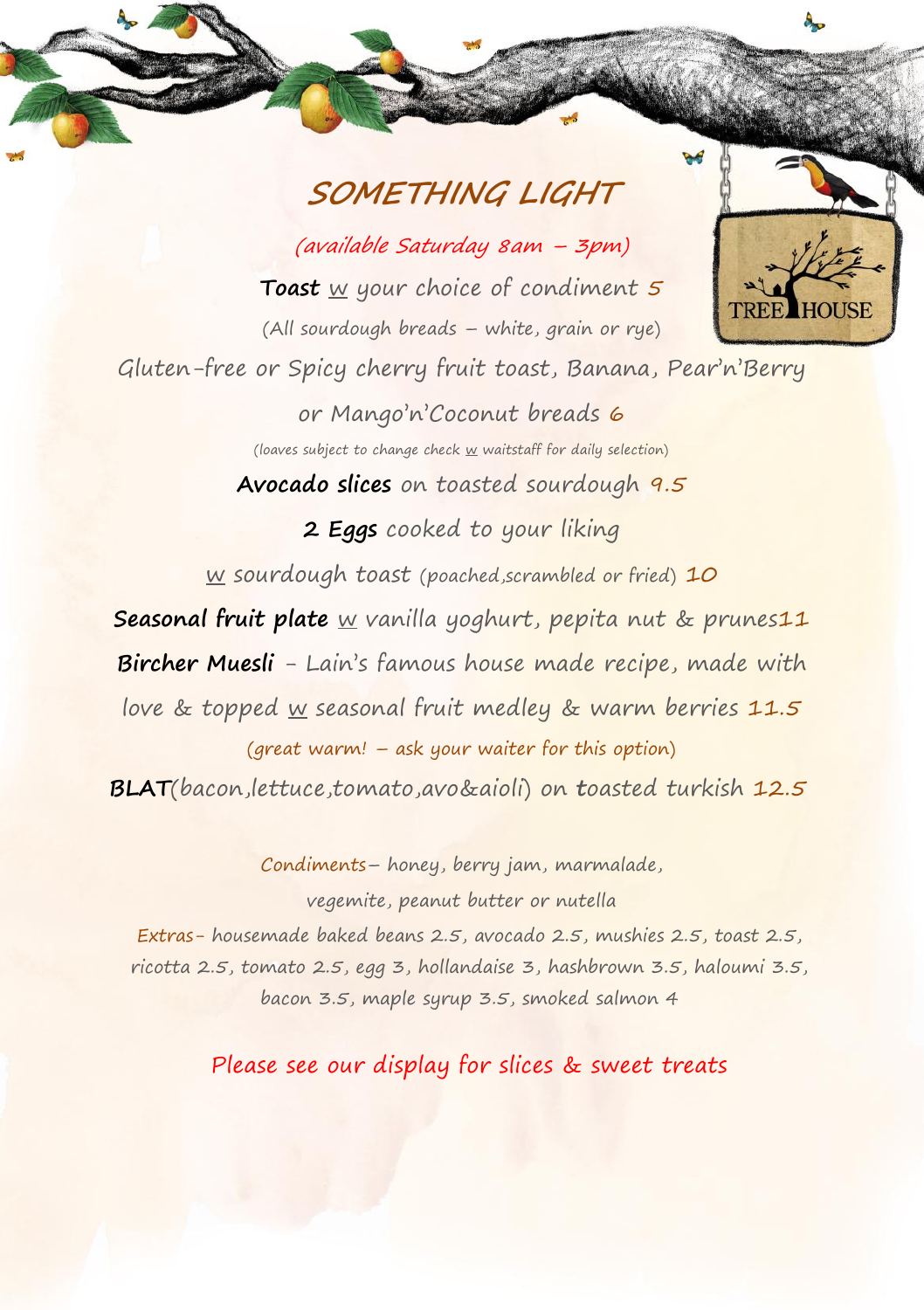**SOMETHING LUNCH LIKE**

(available Saturday from 10.30am – 3pm)

Poached Chicken Salad w pear, fennel, rocket & pomegranate 17

**Steak sandwich**–chargrilled sirloin on turkish w caramelized onion, aioli, tomato & rocket served w tomato relish & a side of chips 21

**Market Fish & Chips** – beer battered fish of the day w fresh garden salad & chips + tartare 21.5 **Buffalo mozzarella** w tomato, basil & olive oil 10/17

# **SOMETHING TO SHARE**

(available Saturday from 10.30am - late) **Ploughman's Lunch** w Duck liver pate, quince jam, mini rabbit pie, cheddar cheese, house pickles, shaved leg ham & crusty bread 22

**The Cheese Board** 20

**Toasted turkish** w spiced chickpea dip & warm marinated olives 13.5

> **House Chips** 8 **House roasted nuts w chilli 6** --PLEASE NO SPLIT BILLS--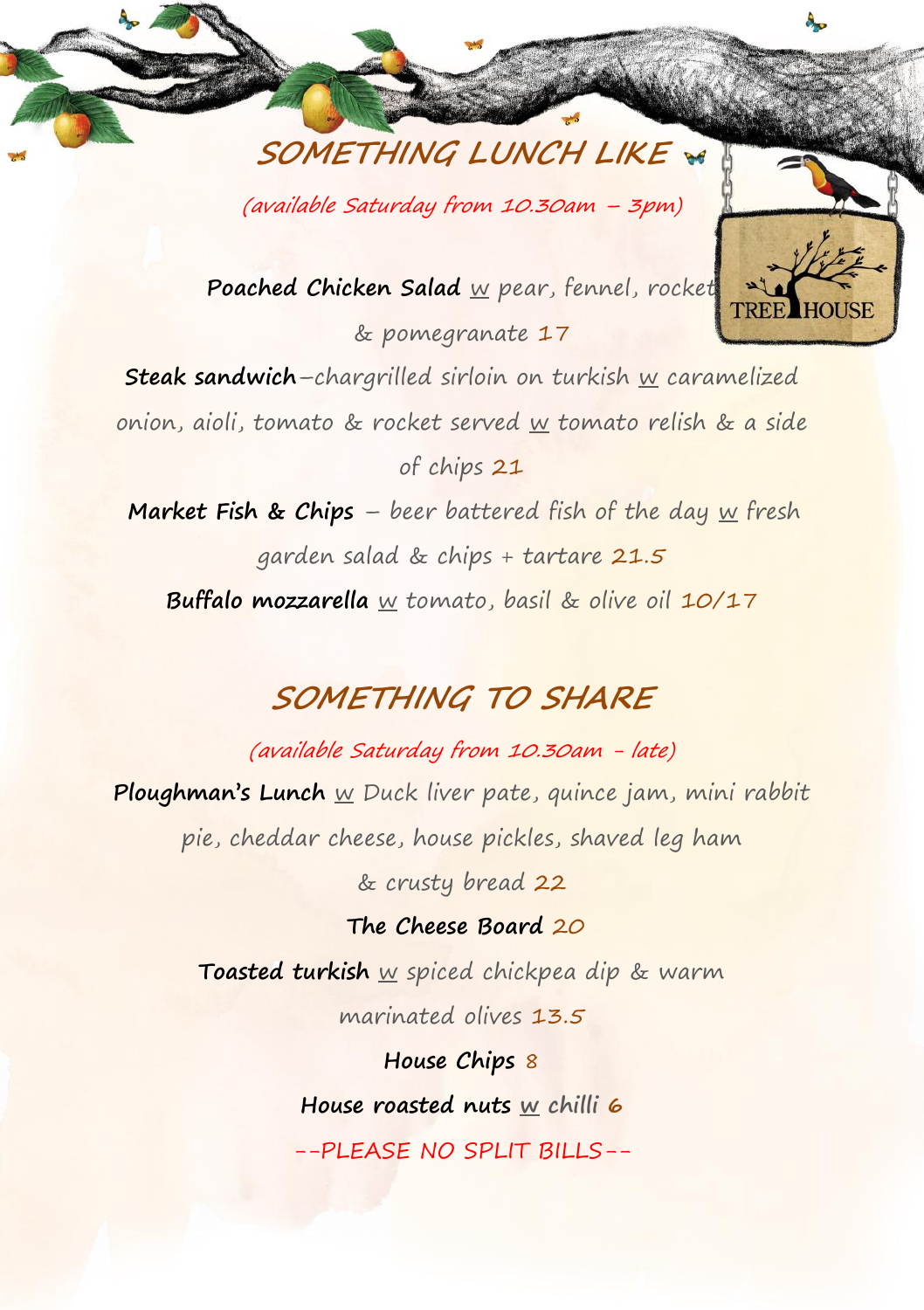**Short Black, Ristretto, Mac, Pic latte** 3

**HOT BEVIES** 

**Long Black, Latte, Flat White, Capp** 3.5/4

**Mocha** or **White Choc Mocha** 3.7/4.2 (glass/mug)

**Hot Chocolate** (Italian style cocoa) or **White Chocolate** (from the Milky Way) served w marshmallows)  $3.7/4.2$  (glass/mug)

**White Hazelnut Mocha** (deluxe winter treat not to miss served w/hint of pure pleasure and topped  $\underline{w}$  cream & almonds 4.8

**Chai Latte** (organic syrup w honey & cinnamon) 3.7/4.2 (glass/mug)

**Treehouse Affogatto** (shot of house-blend espresso served over vanilla bean ice-cream  $\underline{w}$  dipping biscotti) 6.5

extra **50**c decaf, soy, syrup, dbl shot & syrup (caramel, vanilla, hazelnut)

**Simple Soother**–lemon ginger & honey in a pot of hot H2O 3

**Loose leaf teas served in a pot** – Treehouse breakfast blend, classic earl grey, traditional smokey billy blend,

all day orange pekoe, Japanese sencha green, crisp peppermint, zesty lemongrass, calming chamomile All 4

**Exclusive loose leaf teas served in a pot** – peace & quiet (medley of rose, lavender, chamomile flowers & hyssop), nature's garden (spearmint, liquorice root, red clover, marigold & juniper berry), spicy trimai chai (original recipe infused w milk or hot water & honey) All  $4.2$